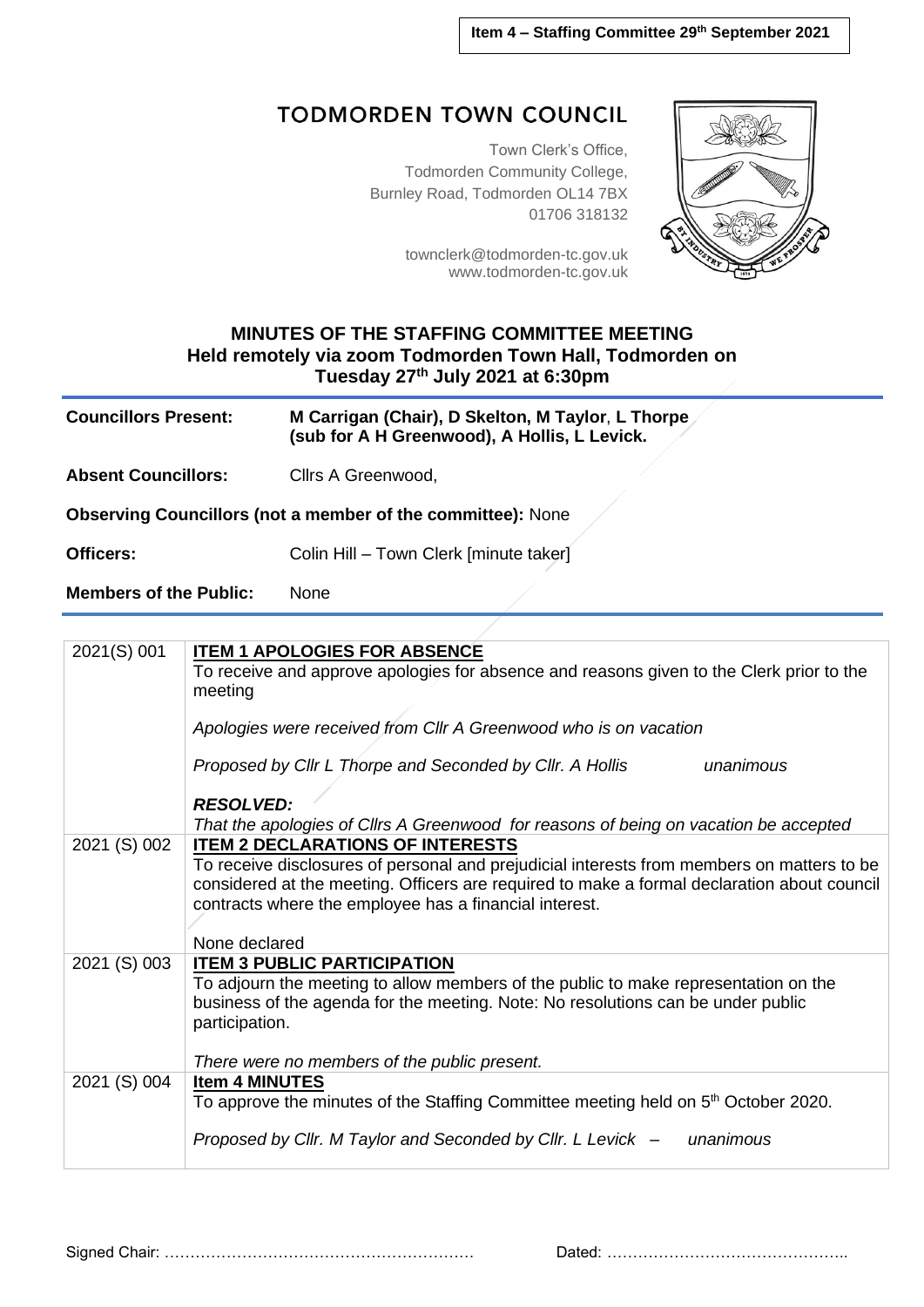|              | <b>RESOLVED:</b> That the minutes of the Staffing committee meeting held on the 5th October<br>2020 be approved as a true record of proceedings and be signed by the Chair                                                                                                                                                                                                                                     |
|--------------|----------------------------------------------------------------------------------------------------------------------------------------------------------------------------------------------------------------------------------------------------------------------------------------------------------------------------------------------------------------------------------------------------------------|
| 2021 (S) 005 | ITEM 5 EXCLUSION OF PRESS AND PUBLIC - PUBLIC BODIES (ADMISSION TO                                                                                                                                                                                                                                                                                                                                             |
|              | <b>MEETINGS ACT) 1960</b><br>To consider and confirm any agenda items that require the exclusion of the Press and<br>Public in accordance with the Public Bodies (Admissions to Meetings) Act 1960 for matters<br>appertaining to confidential or exempt information.                                                                                                                                          |
|              | The committee noted that although the agenda item required the exclusion of the press<br>and public, there were no members of the public present at the meeting.                                                                                                                                                                                                                                               |
|              | Items 6-9 Exclusion of the Public To consider the exclusion of the public from the<br>meeting before discussion takes place on the following item of business on the<br>grounds that, in view of the nature of the business to be transacted, if the public<br>were present, there would be a disclosure to them of exempt information within the<br>meaning of schedule 12A to the Local Government Act 1972. |
| 2021(S) 006  | ITEM 6 Deputy Clerk (Town Clerk and Responsible Financial Officer Designate) - For<br><b>Decision</b>                                                                                                                                                                                                                                                                                                          |
|              | To approve the Job Description, Employment Terms, Advert and Timetable for recruitment.                                                                                                                                                                                                                                                                                                                        |
|              | Documents were reviewed and with slight amends all were approved for issue.                                                                                                                                                                                                                                                                                                                                    |
|              | Adverts to go Tod News, and YLCA. Also if possible, NALC and CMBC. Website<br>and Social Media.                                                                                                                                                                                                                                                                                                                |
|              | Closing date 20th August, shortlist 24th/25th August, Interview 6th September                                                                                                                                                                                                                                                                                                                                  |
|              | Panel Cllrs M Carrigan, L Thorpe and L Levick supported by the Town Clerk as<br>observer and HR Consultant via Peninsula.                                                                                                                                                                                                                                                                                      |
|              | Proposed by Cllr. D Skelton and Seconded by Cllr. L Thorpe<br>unanimous                                                                                                                                                                                                                                                                                                                                        |
|              | RESOLVED: That all documents and the recruitment timetable be approved                                                                                                                                                                                                                                                                                                                                         |
| 2021 (S) 007 | <b>ITEM 7 Climate Officer - For Decision</b><br>To approve the Job Description, Employment Terms, Advert and Timetable for recruitment.                                                                                                                                                                                                                                                                        |
|              | Documents were reviewed and with slight amends all were approved for issue.                                                                                                                                                                                                                                                                                                                                    |
|              | Adverts to go Tod News, and YLCA. Also if possible, NALC and CMBC. Website<br>and Social Media. Potentially "Indeed" subject to costs                                                                                                                                                                                                                                                                          |
|              | Closing date 20th August, shortlist 24th/25th August, Interview 7th September                                                                                                                                                                                                                                                                                                                                  |
|              | Panel Cllrs M Carrigan, The Revd G Kent, R Coleman- Taylor (sub if needed<br>M Taylor) supported by the Town Clerk as observer and HR Consultant via<br>Peninsula.                                                                                                                                                                                                                                             |
|              | In considering the attractiveness of the proposed salary level for the Climate Officer<br>role members accepted that it needed to fit in between the existing ATC and AO<br>roles and therefore in agreeing an increase to the starting salary for this Climate                                                                                                                                                |

Signed Chair: …………………………………………………… Dated: ………………………………………..